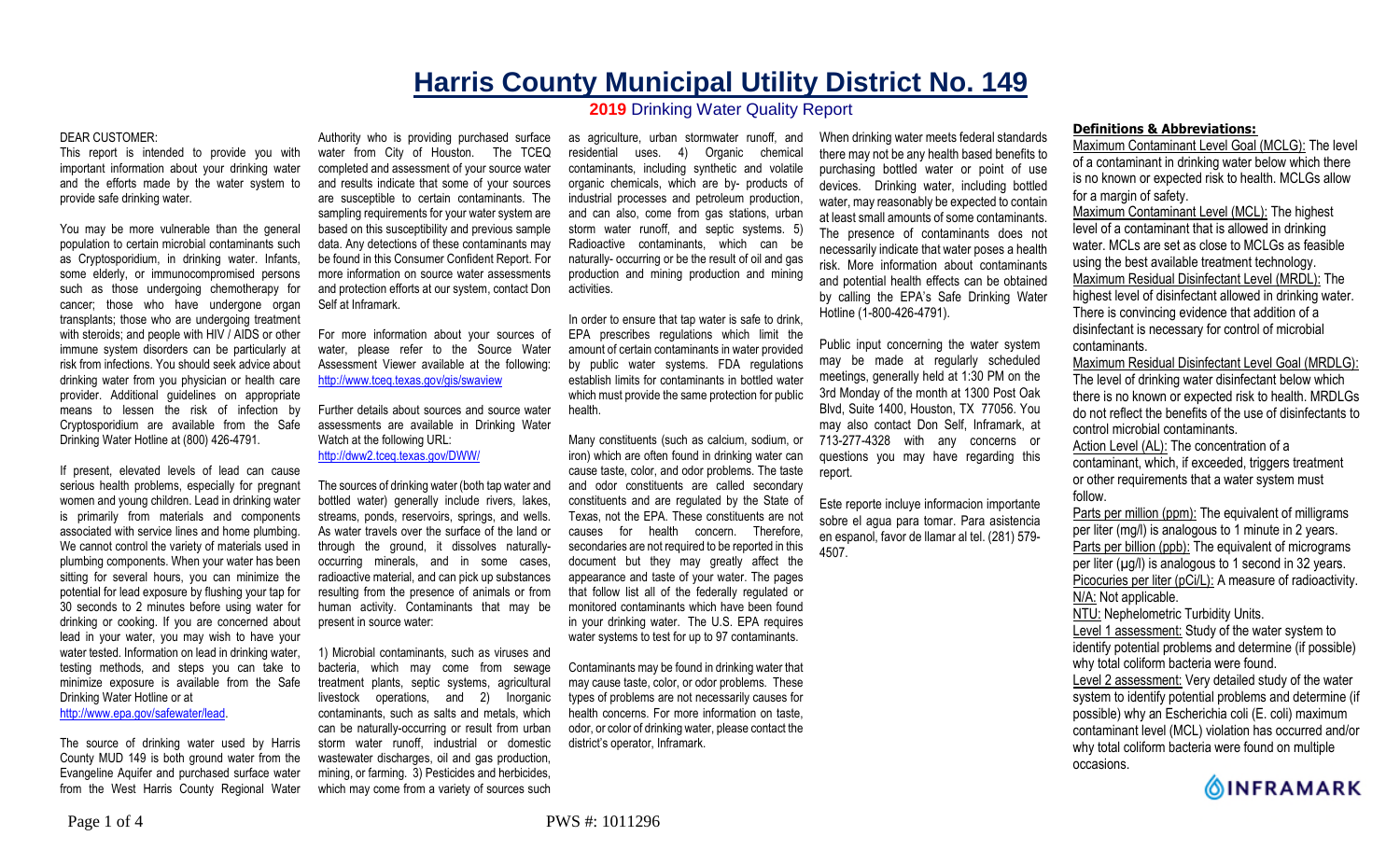| <b>Substance</b>                                                   | <b>Unit</b><br><b>of</b>            | Year | <b>MCL</b>                  | Average<br>Level                     | Minimum - Maximum<br>Level                               | <b>MCLG</b>    | $\ln$<br>Compliance     | <b>Typical Sources</b>                                                                                                                                                                                                         |  |  |
|--------------------------------------------------------------------|-------------------------------------|------|-----------------------------|--------------------------------------|----------------------------------------------------------|----------------|-------------------------|--------------------------------------------------------------------------------------------------------------------------------------------------------------------------------------------------------------------------------|--|--|
|                                                                    | <b>Measure</b>                      |      |                             | <b>Detected</b>                      | <b>Detected</b>                                          |                |                         |                                                                                                                                                                                                                                |  |  |
| Synthetic Organic Contaminants Including Pesticides and Herbicides |                                     |      |                             |                                      |                                                          |                |                         |                                                                                                                                                                                                                                |  |  |
| Simazine                                                           | ppb                                 | 2019 |                             | 0.07                                 | $0 - 0.12$                                               | 4              | <b>Yes</b>              | Herbicide runoff.                                                                                                                                                                                                              |  |  |
| Atrazine                                                           | ppb                                 | 2019 | 3                           | 0.16                                 | $0.1 - 0.25$                                             | 3              | <b>Yes</b>              | Runoff from herbicide used on row crops.                                                                                                                                                                                       |  |  |
| <b>Unregulated Contaminants</b>                                    |                                     |      |                             |                                      |                                                          |                |                         |                                                                                                                                                                                                                                |  |  |
| Bromodichloromethane                                               | ppb                                 | 2019 | N/A                         | 5.8                                  | $5.8 - 5.8$                                              | N/A            | Yes                     | By-product of drinking water disinfection.                                                                                                                                                                                     |  |  |
| regulation is warranted.                                           |                                     |      |                             |                                      |                                                          |                |                         | Unregulated contaminants are those for which EPA has not established drinking water standards. The purpose of unregulated contaminant monitoring is to assist EPA in determining the occurrence of unregulated contaminants in |  |  |
| <b>Inorganic Contaminants (Regulated at the Water Plant)</b>       |                                     |      |                             |                                      |                                                          |                |                         |                                                                                                                                                                                                                                |  |  |
| Nitrate                                                            | ppm                                 | 2019 | 10                          | 0.55                                 | $0.55 - 0.55$                                            | 10             | <b>Yes</b>              | Runoff from fertilizer use; leaching from septic tanks, sewage; erosion of natural deposits.                                                                                                                                   |  |  |
| Nitrite                                                            | ppm                                 | 2015 | 1                           | 0.05                                 | $0.05 - 0.05$                                            | -1             | Yes                     | <b>Natural Erosion</b>                                                                                                                                                                                                         |  |  |
| Fluoride                                                           | ppm                                 | 2017 | 4                           | 0.39                                 | $0.39 - 0.39$                                            | 4              | <b>Yes</b>              | Erosion of natural deposits; water additive which promotes strong teeth; discharge from fertilizer and<br>aluminum factories.                                                                                                  |  |  |
| Cyanide                                                            | ppb                                 | 2017 | 200                         | 150                                  | 150 - 150                                                | 200            | Yes                     | Discharge from plastic and fertilizer factories; discharge from steel/metal factories.                                                                                                                                         |  |  |
| Barium                                                             | ppm                                 | 2017 | $\overline{2}$              | 0.08                                 | $0.08 - 0.08$                                            | $\overline{2}$ | <b>Yes</b>              | Discharge of drilling wastes; discharge from metal refineries; erosion of natural deposits.                                                                                                                                    |  |  |
| <b>Disinfectant Byproducts</b>                                     |                                     |      |                             |                                      |                                                          |                |                         |                                                                                                                                                                                                                                |  |  |
| Haloacetic Acids (HAA5)                                            | ppb                                 | 2019 | 60                          | 6.7                                  | $6.7 - 6.7$                                              | $\mathbf{0}$   | Yes                     | By-product of drinking water disinfection.                                                                                                                                                                                     |  |  |
| <b>Total Trihalomethanes</b>                                       | ppb                                 | 2019 | 80                          | 22.5                                 | $22.5 - 22.5$                                            | $\mathbf{0}$   | Yes                     | By-product of drinking water disinfection.                                                                                                                                                                                     |  |  |
| <b>Substance</b>                                                   | Unit<br><b>of</b><br><b>Measure</b> | Year | <b>MRDL</b>                 | Average<br>Level<br><b>Detected</b>  | Minimum - Maximum<br>Level<br><b>Detected</b>            | <b>MRDLG</b>   | In.<br>Compliance       | <b>Typical Sources</b>                                                                                                                                                                                                         |  |  |
| <b>Maximum Residual Disinfectant Level</b>                         |                                     |      |                             |                                      |                                                          |                |                         |                                                                                                                                                                                                                                |  |  |
| <b>Chlorine Residual</b>                                           | ppm                                 | 2019 | 4.0                         | 2.92                                 | $1.96 - 3.45$                                            | 4.0            | Yes                     | Water additive used to control microbes.                                                                                                                                                                                       |  |  |
| <b>Substance</b>                                                   | Unit<br><b>of</b><br><b>Measure</b> | Year | 90th<br>Percentile<br>Value | <b>EPA</b><br><b>Action</b><br>Level | Number of<br><b>Results above</b><br><b>Action Level</b> | <b>MCLG</b>    | <b>In</b><br>Compliance | <b>Typical Sources</b>                                                                                                                                                                                                         |  |  |
| <b>Lead and Copper (Regulated at Customers Tap)</b>                |                                     |      |                             |                                      |                                                          |                |                         |                                                                                                                                                                                                                                |  |  |
| Lead                                                               | ppb                                 | 2019 | 1.9                         | 15                                   | 0                                                        | $\mathbf{0}$   | Yes                     | Corrosion of household plumbing systems; erosion of natural deposits.                                                                                                                                                          |  |  |
| Copper                                                             | ppm                                 | 2019 | 0.11                        | 1.3                                  | 0                                                        | 1.3            | <b>Yes</b>              | Corrosion of household plumbing systems, erosion of natural deposits; leaching from wood<br>preservatives.                                                                                                                     |  |  |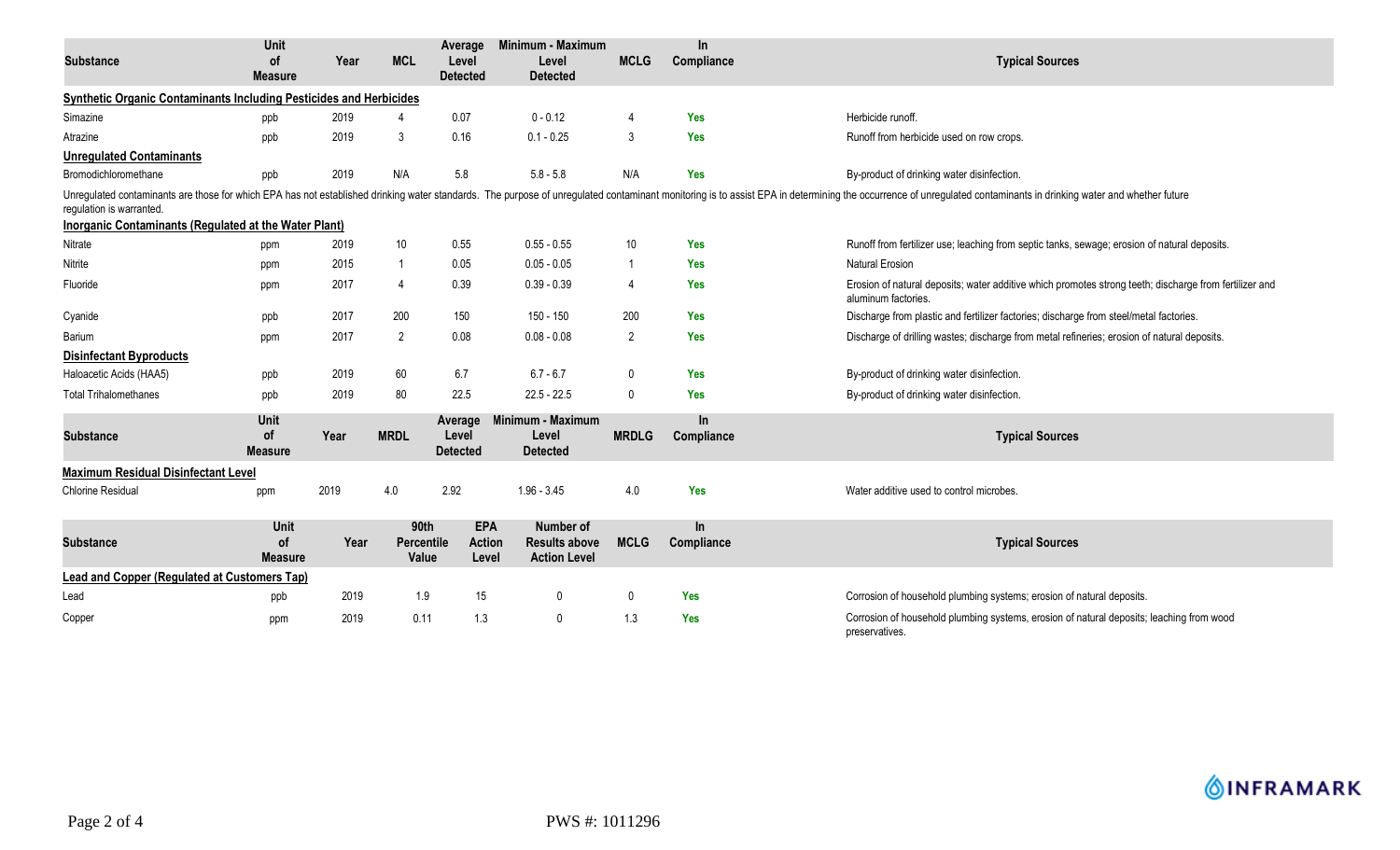## **Our Water Supply System Received Water From City of Houston due to Surface Water Agreement Water Quality Results are Listed Below**

| <b>Substance</b>                                                          | Unit<br>0f<br><b>Measure</b> | Year | <b>MCL</b>      | Average<br>Level<br><b>Detected</b> | Minimum - Maximum<br>Level<br><b>Detected</b> | <b>MCLG</b>    | In.<br>Compliance | <b>Typical Sources</b>                                                                                                                                                                                                         |
|---------------------------------------------------------------------------|------------------------------|------|-----------------|-------------------------------------|-----------------------------------------------|----------------|-------------------|--------------------------------------------------------------------------------------------------------------------------------------------------------------------------------------------------------------------------------|
| <b>Radioactive Contaminants (Regulated at the Water Plant)</b>            |                              |      |                 |                                     |                                               |                |                   |                                                                                                                                                                                                                                |
| Uranium                                                                   | ug/L                         | 2019 | $30\,$          | 3                                   | $3 - 3$                                       | $\mathbf 0$    | <b>Yes</b>        | Erosion of natural deposits.                                                                                                                                                                                                   |
| Gross Alpha                                                               | pCi/L                        | 2019 | 15              | $\overline{4}$                      | $4 - 4$                                       | 0              | <b>Yes</b>        | Erosion of natural deposits.                                                                                                                                                                                                   |
| <b>Synthetic Organic Contaminants Including Pesticides and Herbicides</b> |                              |      |                 |                                     |                                               |                |                   |                                                                                                                                                                                                                                |
| Simazine                                                                  | ppb                          | 2019 |                 | 0.1                                 | $0 - 0.16$                                    | $\overline{4}$ | Yes               | Herbicide runoff.                                                                                                                                                                                                              |
| Atrazine                                                                  | ppb                          | 2019 | 3               | 0.13                                | $0 - 0.2$                                     | 3              | <b>Yes</b>        | Runoff from herbicide used on row crops.                                                                                                                                                                                       |
| <b>Unregulated Contaminants</b>                                           |                              |      |                 |                                     |                                               |                |                   |                                                                                                                                                                                                                                |
| Bromoform                                                                 | ppb                          | 2019 | N/A             | 1.7                                 | $0 - 3.7$                                     | N/A            | Yes               | By-product of drinking water disinfection.                                                                                                                                                                                     |
| Bromodichloromethane                                                      | ppb                          | 2019 | N/A             | 4.88                                | $1.2 - 8.2$                                   | N/A            | Yes               | By-product of drinking water disinfection.                                                                                                                                                                                     |
| Dibromochloromethane                                                      | ppb                          | 2019 | N/A             | 1.4                                 | $0 - 3.3$                                     | N/A            | <b>Yes</b>        | By-product of drinking water disinfection.                                                                                                                                                                                     |
| Chloroform                                                                | ppb                          | 2019 | N/A             | 16.95                               | $1.1 - 32$                                    | N/A            | <b>Yes</b>        | By-product of drinking water disinfection.                                                                                                                                                                                     |
| Manganese                                                                 | ppm                          | 2019 | N/A             | 0.01                                | $0 - 0.0546$                                  | N/A            | <b>Yes</b>        | Abundant naturally occurring element.                                                                                                                                                                                          |
| regulation is warranted.                                                  |                              |      |                 |                                     |                                               |                |                   | Unregulated contaminants are those for which EPA has not established drinking water standards. The purpose of unregulated contaminant monitoring is to assist EPA in determining the occurrence of unregulated contaminants in |
| Inorganic Contaminants (Regulated at the Water Plant)                     |                              |      |                 |                                     |                                               |                |                   |                                                                                                                                                                                                                                |
| Arsenic                                                                   | ppb                          | 2019 | 10              | 3.43                                | $0 - 8$                                       | 0              | Yes               | Erosion of natural deposits; runoff from orchards; runoff from glass, and electronics production<br>wastes.                                                                                                                    |
| Barium                                                                    | ppm                          | 2019 | $\overline{2}$  | 0.18                                | $0.0226 - 0.4$                                | 2              | Yes               | Discharge of drilling wastes; discharge from metal refineries; erosion of natural deposits.                                                                                                                                    |
| Chromium                                                                  | ppb                          | 2019 | 100             | 8.9                                 | $0 - 14.3$                                    | 100            | <b>Yes</b>        | <b>Natural Erosion</b>                                                                                                                                                                                                         |
| Selenium                                                                  | ppb                          | 2019 | 50              | 4.87                                | $0 - 12.9$                                    | 50             | <b>Yes</b>        | Erosion of natural deposits.                                                                                                                                                                                                   |
| Nitrate                                                                   | ppm                          | 2019 | 10 <sup>°</sup> | 0.26                                | $0 - 1.02$                                    | 10             | <b>Yes</b>        | Runoff from fertilizer use; leaching from septic tanks, sewage; erosion of natural deposits.                                                                                                                                   |
| Fluoride                                                                  | ppm                          | 2019 | $\overline{4}$  | 0.27                                | $0 - 0.74$                                    | $\overline{4}$ | <b>Yes</b>        | Erosion of natural deposits; water additive which promotes strong teeth; discharge from fertilizer and<br>aluminum factories.                                                                                                  |
| Cyanide                                                                   | ppb                          | 2019 | 200             | 32.22                               | $0 - 80$                                      | 200            | <b>Yes</b>        | Discharge from plastic and fertilizer factories; discharge from steel/metal factories.                                                                                                                                         |
| <b>Turbidity</b>                                                          |                              |      |                 |                                     |                                               |                |                   |                                                                                                                                                                                                                                |
| Turbidity                                                                 | <b>NTU</b>                   | 2019 |                 | 0.25                                | $0.06 - 0.52$                                 | N/A            | <b>Yes</b>        | Soil runoff.                                                                                                                                                                                                                   |

Turbidity has no health effects. However, turbidity can interfere with disinfection and provide a medium for microbial growth. Turbidity may indicate the presence of disease-causing organisms. These organisms include bacte symptoms such as nausea, cramps, diarrhea and associated headaches.